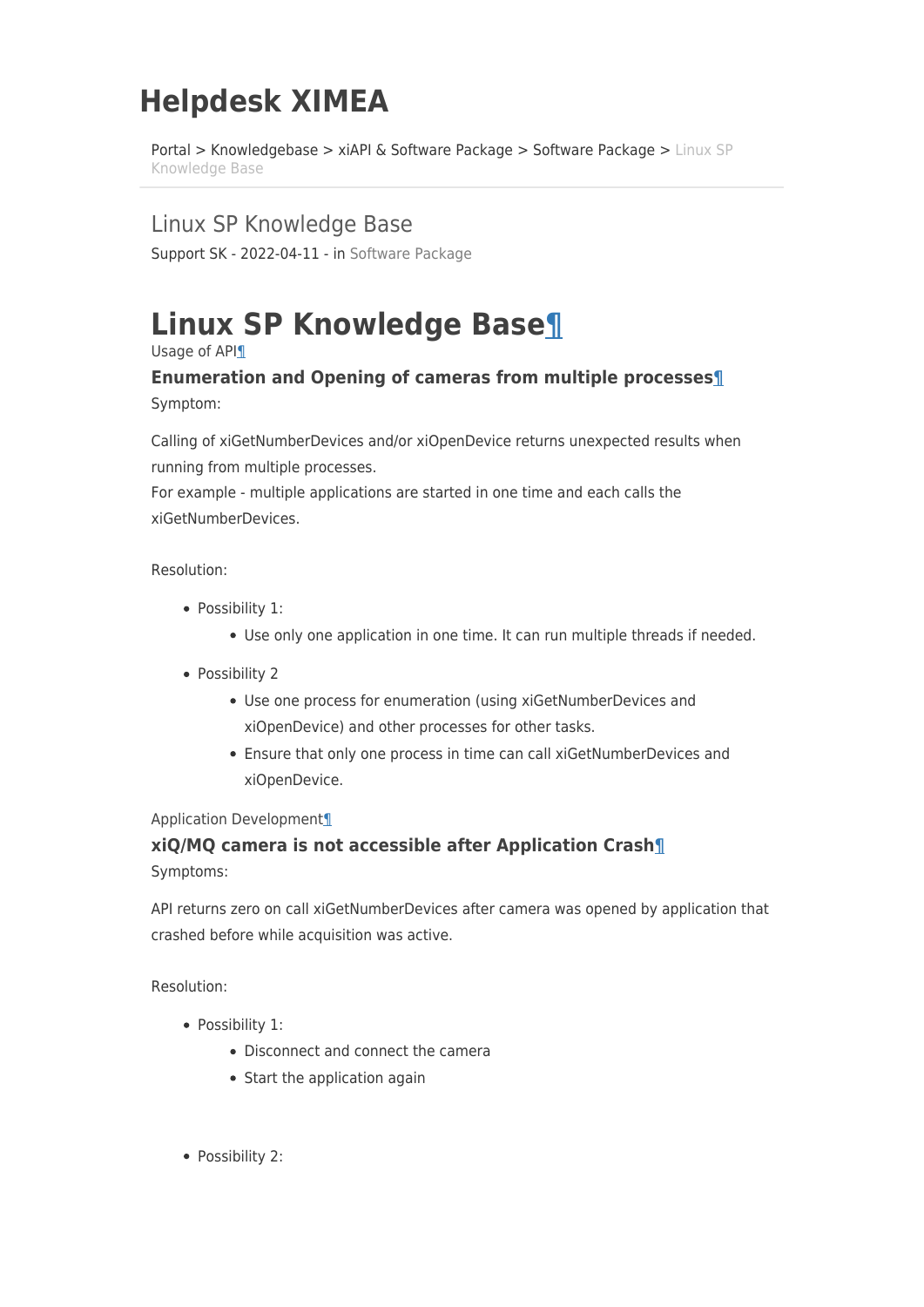- reload xhci hcd driver, either using rmmod/modprobe or /sys/bus/pci/drivers/xhci\_hcd/(un)bind interface (needs root privileges);
- Possibility 3:
	- reset the USB device by execute shell command

echo 1 > /sys/bus/usb/devices/4-2/remove # 4-2 is correct bus-device address for camera which can be looked up via lsusb for example

- Possibility 4:
	- use code at [usb\\_cam\\_reset\\_linux.cpp](https://www.ximea.com/support/attachments/download/1126/usb_cam_reset_linux.cpp) to reset camera before starting

### <span id="page-1-0"></span>**Trace Output Settings[¶](#page-1-0)**

In Linux, trace output is visible in error output (stderr). For redirecting error output to a file use **2>** like the following:

./xiSample 2> stderr.txt

For canceling error output (removing it) simply redirect it to the null like the following:

./xiSample 2> /dev/null

Cancelling error output can also be done by setting the xiAPI parameter **XI\_PRM\_DEBUG\_LEVEL** to the value **XI\_DL\_DISABLED**:

xiSetParamInt(0, XI\_PRM\_DEBUG\_LEVEL, XI\_DL\_DISABLED);

<span id="page-1-1"></span>Changing Real-Time Clock[¶](#page-1-1)

#### <span id="page-1-2"></span>**Background[¶](#page-1-2)**

API is using synchronization primitives, such as WaitForSingleObject. They are based on Linux/macOS on real time clock. API implements multiple mechanisms to overcome disadvantages of these implementations. However there are still some imperfections in behavior:

### <span id="page-1-3"></span>**Behavior[¶](#page-1-3)**

- API versions V4.17.42 or newer:
	- If cameras delivers data periodically (e.g. one image every second) then you should notice no issue even if real-time clock is changed.
	- If cameras delivers data sporadically, your application depends on xiGetImage timeouts and real-time clock is changed to past, the timeout will increase